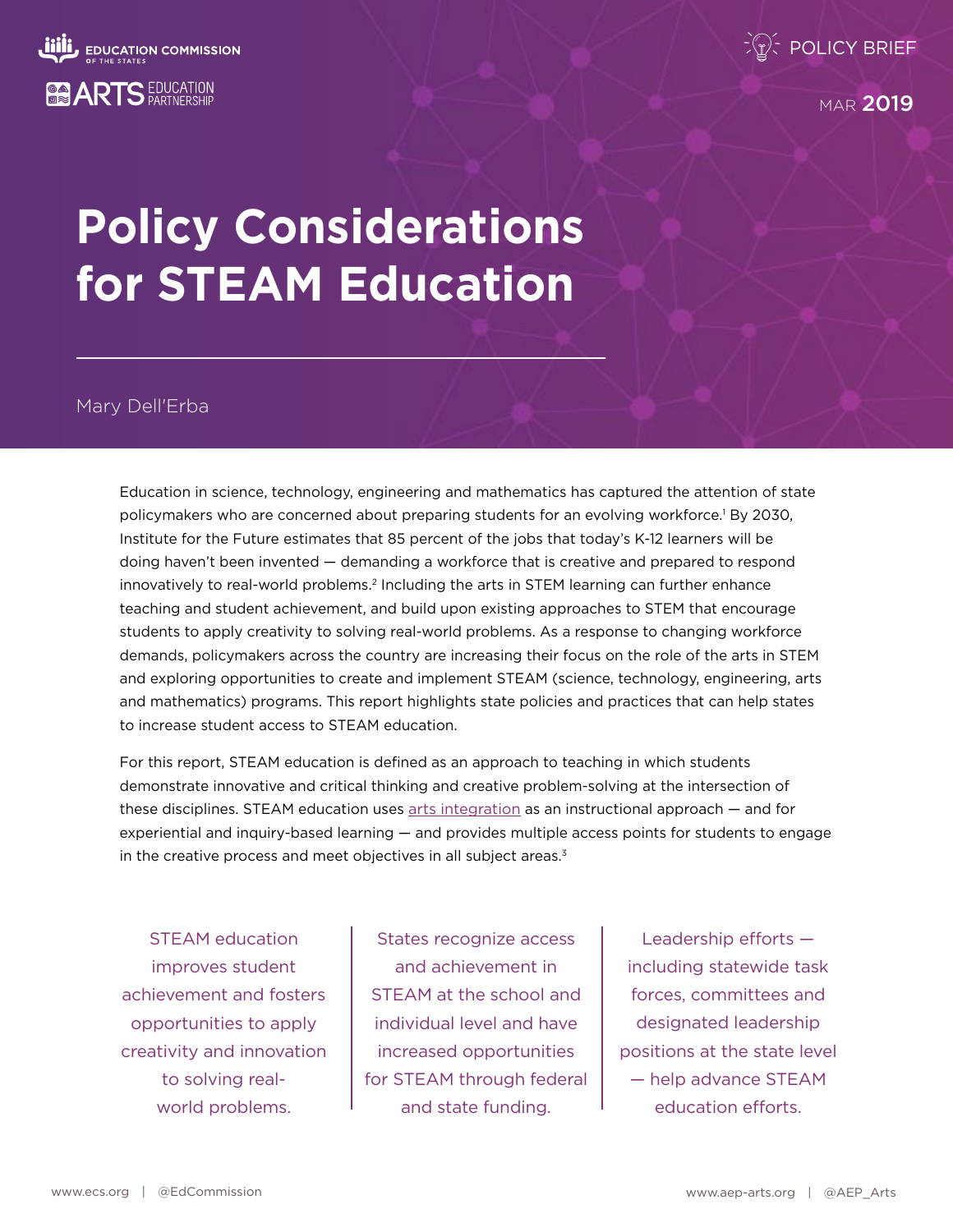This approach represents a shift to an emerging ideal of education that values the process of learning in addition to the results. In STEAM education, students ask questions, experiment, improvise, innovate and solve real-word problems. Student learning experiences involve two or more standards from STEAM subjects, and the product of learning typically leverages the art form itself.<sup>4</sup>

Six core STEAM education practices include:

- 1 Leveraging concepts in one or more STEM disciplines to create meaningful artwork.
- 2 Focusing on outcomes that have a personal and/or aesthetic meaning.
- **3** Conducting open exploration in the context of both science and art.
- 4 Designing with intention.
- 5 Iterating through several drafts, prototypes or models.
- 6 Communicating about the process and outcome.<sup>5</sup>

Though STEAM education is an innovative model, it is not a new practice; for more than 25 years, the National Science Foundation (NSF) has funded educational projects that integrate the arts and sciences.<sup>6</sup> Research

demonstrates that students who participate in STEAM learning experience higher achievement than their peers, high levels of learning retention and increased enjoyment in learning.7

#### **The following policy components and practices support STEAM education:**

#### 1| **Access**

- School certification.
- Diploma endorsement.

#### 2| **Finance**

- Federal funds under the Every Student Succeeds Act (ESSA).
- State funds.

#### 3| **Statewide Coordination**

- Leadership.
- Implementation continuum.

These components and practices do not represent a complete set of policies; but provide examples of support that states have implemented through statute, regulation, budgets or other formal guidance. While no standard/universal approach exists for implementation, states may consider the following examples to accomplish the goals of each policy element.

## STEAM in Action: Painting With Chemistry

Supported by the NSF, Colors of Nature is a collaboration between the University of Alaska Fairbanks, the National Optical Astronomy Observatory (Tucson, Ariz.) and the University of Washington (Bothell, Wash.). The project aims to increase STEM learning and interest through art, build capacity through professional development, advance research and inspire underrepresented students to pursue STEM careers. In a lesson titled Painting With Chemistry, students use red cabbage to investigate how chemical reactions affect color. From discussions of acids and bases, experimentation and pattern observation, students design a color palette and create paintings.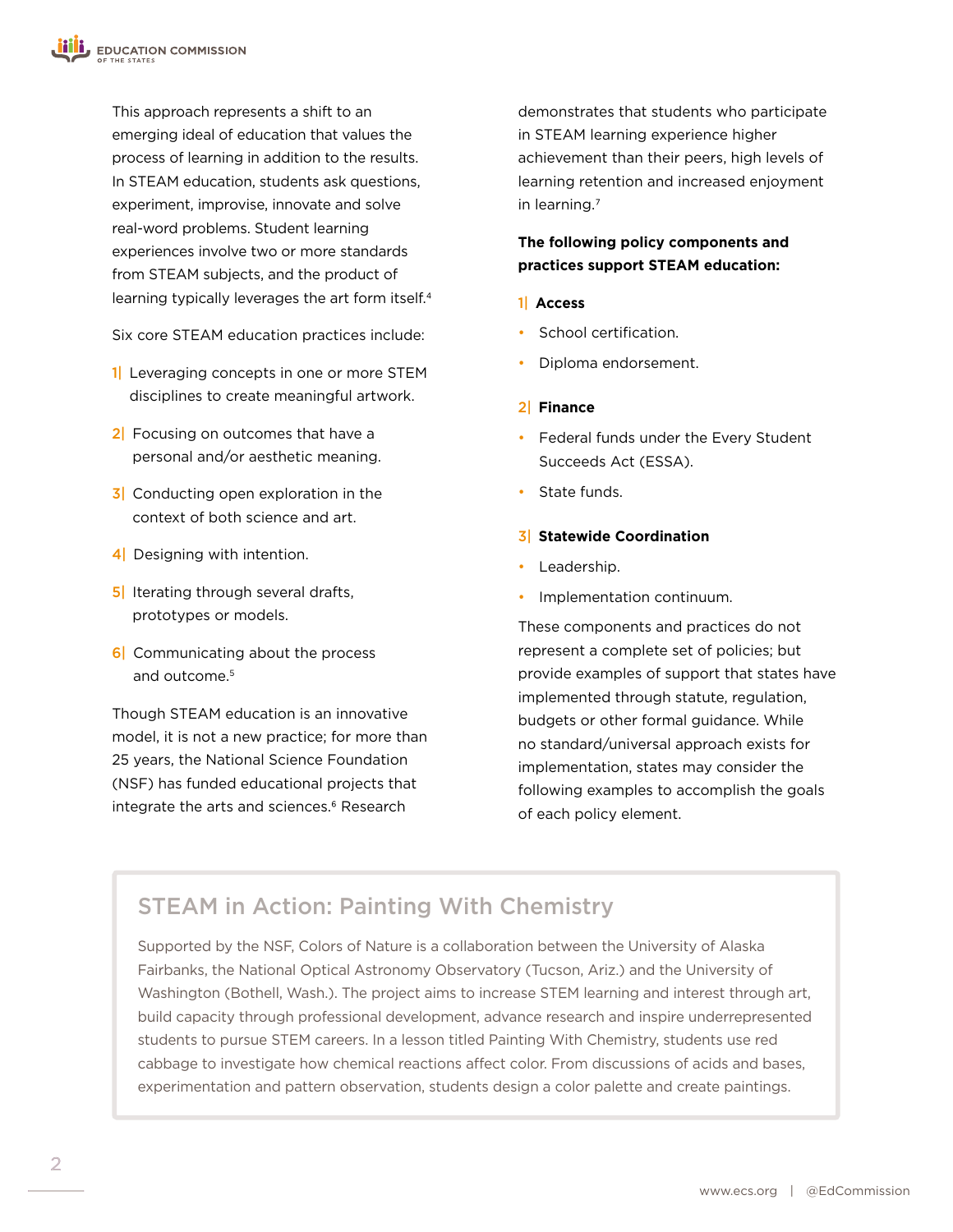POLICY BRIEF

## **Access**

### **School Certification**

**Georgia** and **Ohio** expanded their systems for STEM school certification to include the arts — recognizing schools and programs for their commitment to STEAM education. The rubric that states use to evaluate schools for certification articulates a standard of quality for programs to maintain and, in the case of **Ohio**, qualify for STEAM funding.

While **Georgia** and **Ohio** established different processes for STEAM certification, both states include similar considerations in the application, such as:

- Goals for student participation, including access for nontraditional students.
- A rigorous, integrated and project-based curriculum.
- Plans for or evidence of public/private partnerships.
- An overview of school leadership and plans for teacher professional learning and collaboration.
- Curriculum guidance.
- Examples of accountability and plans for sustainability (in-kind, financial support).

**Ohio** offers guidance to schools based on a [Quality Model for STEM and STEAM](http://education.ohio.gov/getattachment/Topics/Career-Tech/STEM/Quality-Model-for-STEM-and-STEAM-Schools-12-18-2017.pdf.aspx?lang=en-US)  [Schools,](http://education.ohio.gov/getattachment/Topics/Career-Tech/STEM/Quality-Model-for-STEM-and-STEAM-Schools-12-18-2017.pdf.aspx?lang=en-US) and the Ohio STEM Learning [Network](https://www.osln.org/schools/) offers technical assistance to schools interested in the designation process. Similarly, **Georgia** [offers guidance](http://www.stemgeorgia.org/certification/) to schools seeking certification, provides them with a self-assessment tool and requires a visit prior to submitting an application.

The **Ohio** designation process is guided by state statute that designates STEAM as a type of STEM school and authorizes the STEM committee within the department of education to review proposals.8 Unlike **Ohio**, **Georgia**'s certification process is not included in statute but is instead authorized by the state department of education.<sup>9</sup>

### **Diploma Endorsement**

Diploma endorsements or seals recognize individual high school students who surpass standard graduation requirements. While some state diploma endorsements recognize advanced academic achievement generally, other states require students to demonstrate advanced achievement in a particular area, including STEAM coursework.

Although several states have established requirements for students to earn a STEM diploma (**Idaho**) or STEM endorsement to the standard diploma (**Colorado**, **Hawaii**, **Michigan**, **Ohio**, **Texas**, **Virginia**), **Nevada** is the only state that offers a STEAM endorsement to the diploma. **Nevada** statute requires the superintendent of public instruction to establish a State Seal of STEAM awarded to students who achieve a 3.25 GPA (3.85 weighted); earning three credits in science, four credits in mathematics, one credit in computer science, engineering or related subjects; one credit in fine arts; and either receiving qualifying scores on specified exams or earning a B or higher in a dual enrollment math and/or science course.10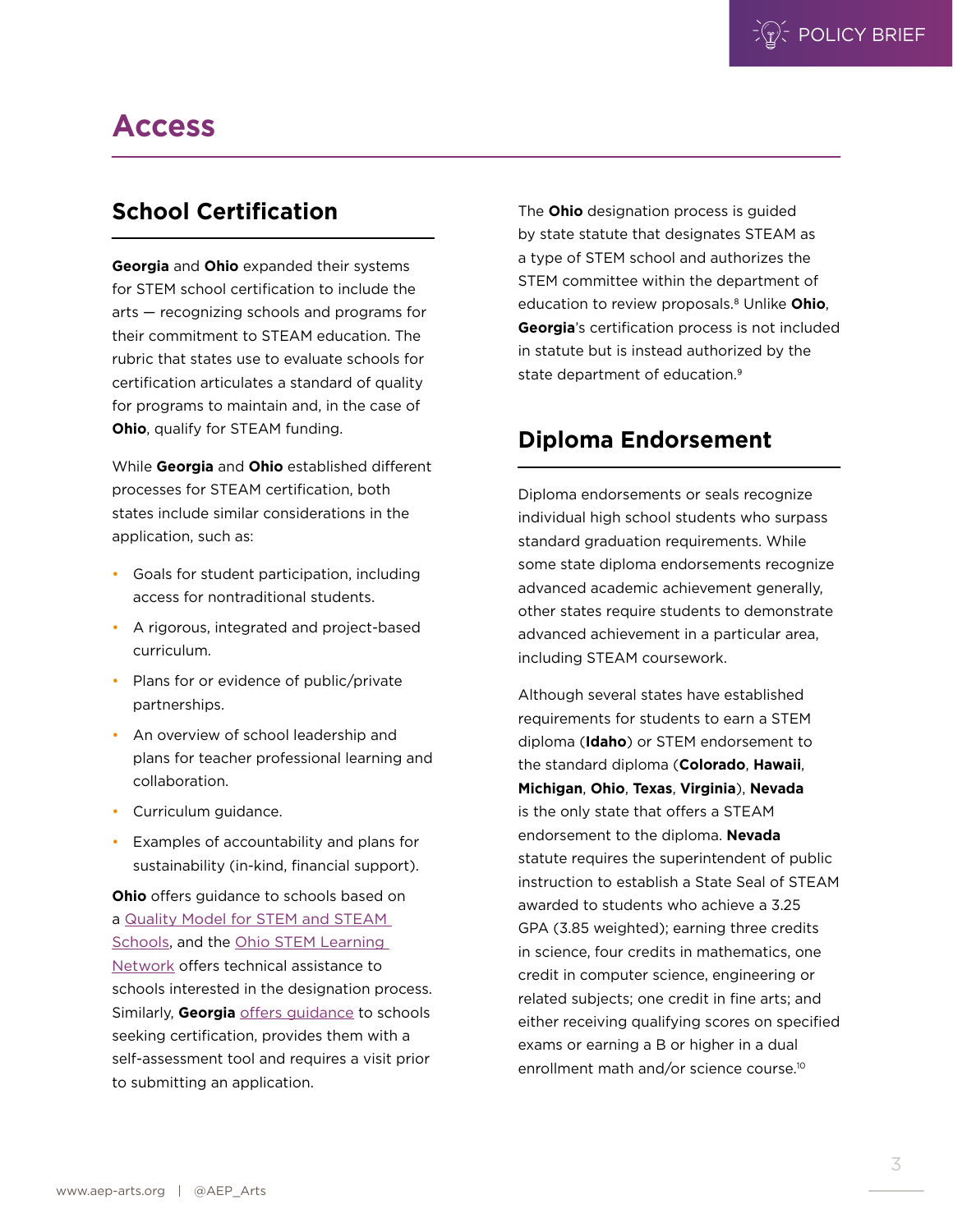## **Finance**

Limited funding for STEAM education can create barriers that hamper program offerings, student participation, staffing, professional development, resources or access to after-school programs. States have taken innovative approaches to fund programs through a variety of federal and state sources to help address these issues.

## **Federal Funds Under ESSA**

TITLE II, PART A: Title II funds support educators' professional learning opportunities to help ensure that all students have access to educators who can help them meet the state's academic standards. The broad language in ESSA allows states to use Title II funding for programs for arts educators and to provide non-arts educators with arts-based techniques to improve effectiveness.<sup>11</sup>

TITLE IV, PART A: This funding provides districts with the opportunity to support greater access to a well-rounded education, a safe and healthy learning environment, and a personalized learning experience through the effective use of technology. Districts must complete a needs assessment to identify gaps in these areas and submit an application explaining how the district will address them. In this application, districts can

## Arts Opportunities Under ESSA



For more on how states and districts can engage the arts under ESSA, refer to this [Special Report.](https://www.ecs.org/essa-mapping-opportunities-for-the-arts/)

include STEAM programming as a strategy to address these gaps.12

TITLE IV, PART B: This competitive grant funds the development of 21st Century Community Learning Centers that provide academic enrichment opportunities outside of the school day, particularly for students who attend high-poverty and low-performing schools. Districts can use this funding for after-school STEAM activities.13 [The](https://education.alaska.gov/21cclc)  **Alaska** [Department of Education & Early](https://education.alaska.gov/21cclc)  [Development](https://education.alaska.gov/21cclc) currently funds two district 21st CCLC programs in Anchorage and Fairbanks, with [plans to provide](https://education.alaska.gov/21cclc/pdf/statewide_eval_report.pdf) additional activities in coming grant years.

## **State Funds**

States have identified creative ways to fund STEAM education through formula funding, career and technical education (CTE) funds, state grants and specific line items in their education budgets.

#### FORMULA FUNDING

States generally fund public education through two basic models: 1) providing a school district with a set amount of funding per pupil (commonly called foundation funding) or 2) funding a number of positions (teachers, principals, counselors, etc.) per school.14 **Ohio** funds STEAM schools through the foundation funding formula for education, the same formula as **community schools.**<sup>15</sup> **Ohio** statute designates STEAM as a type of STEM school, and the STEM committee of the state department of education oversees school [financial reporting requirements](http://education.ohio.gov/getattachment/Topics/Career-Tech/STEM/Financial-Reporting-For-STEM-Schools/Guidelines-for-financial-reporting-STEM-schools-2018.pdf.aspx?lang=en-US).<sup>16</sup>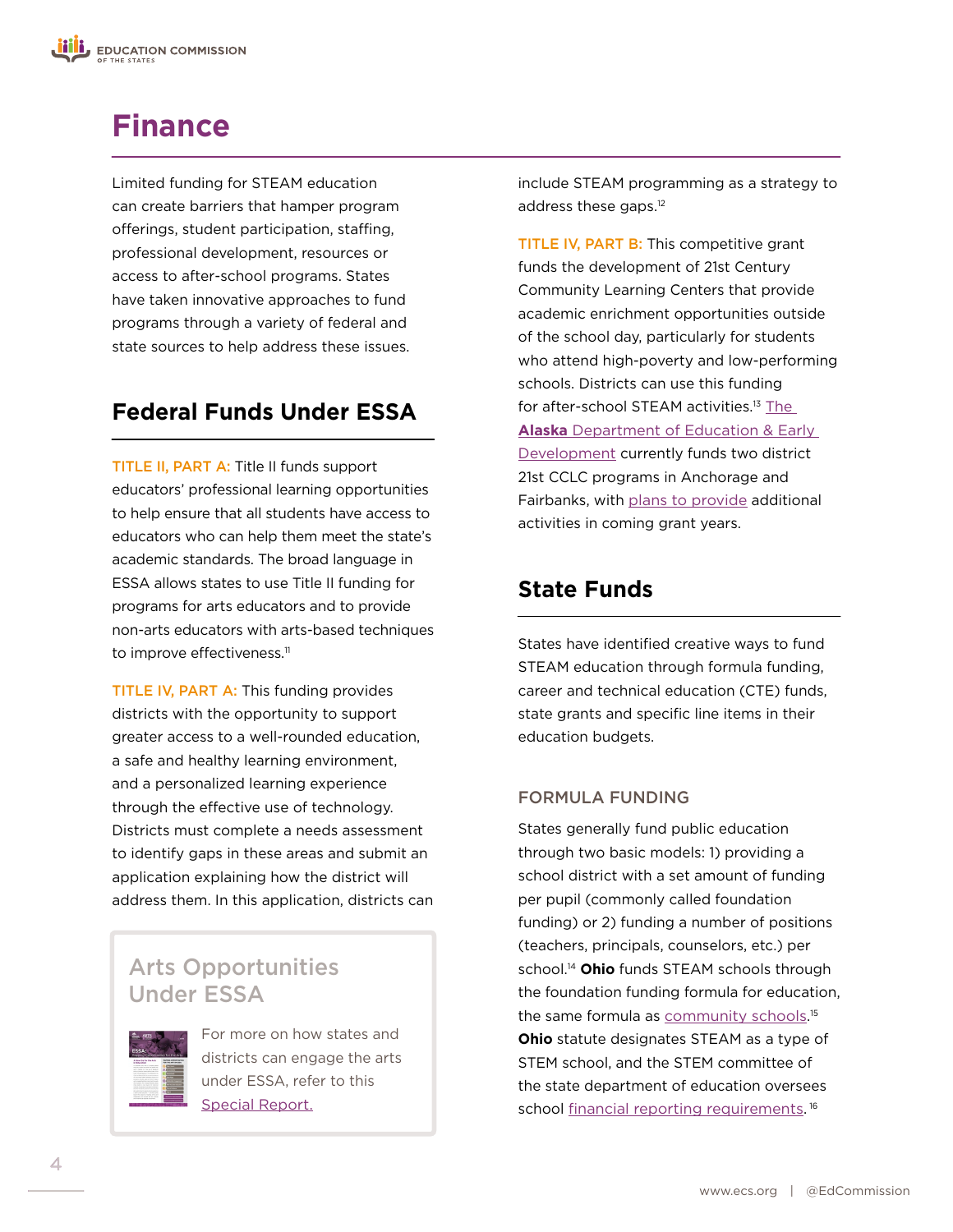#### CTE FUNDS

Since 2013, states have experienced [significant legislative activity](https://www.ecs.org/state-of-the-state-addresses-2011-current-year/) related to CTE in efforts to align high school and postsecondary programs to meet workforce demand.17 **Ohio** supplements STEAM foundation funding with CTE funds. By law, the state requires that districts spend 75 percent of the funds on program implementation, including curriculum development or purchase; instructional resources and supplies; work-based learning experiences; professional development; and other costs directly associated with CTE programs, including the development of new programs.18

#### STATE GRANTS

States may establish grant programs that permit funds to be applied toward STEAM implementation. In 2018, the **Georgia** Department of Education launched the [Partnership for Rural Growth](http://www.gadoe.org/External-Affairs-and-Policy/communications/Pages/PressReleaseDetails.aspx?PressView=default&pid=655) to expand available STEAM resources to public school districts in rural **Georgia**, including grants to fund coordinator positions to help expand the quantity and quality of course offerings.19

Alternatively, states may dedicate a portion of STEM funds to STEAM activities. Since fiscal year 2013, the **Iowa** Governor's [STEM Advisory](https://iowastem.gov/)  [Council](https://iowastem.gov/) has been supported by a legislative appropriation. While STEAM education is not a stand-alone line item in the advisory council's finances, advisory council funds have supported programs as part of broader advisory council expenditures, including:

- [STEM Scale-Up,](https://iowastem.gov/Scale-Up) which receives about \$3 million annually to support a menu of vetted programs (including STEAM offerings) for pre-kindergarten through 12th-grade learners both during and outside the school day.
- [STEM BEST](https://iowastem.gov/STEMBEST), which provides startup funds for local educator/business partnerships approved through a rigorous application process and rubric.

## STEAM in Action: Using ESSA Funding

The Anchorage School District received \$500,000 to fund after-school programs at four school sites over a five-year period. The **Alaska** Botanical Garden partners with the school sites to offer STEAM activities and academic enrichment aligned with school-day curricula.

The Fairbanks North Star Borough School District received close to \$500,000 to fund programs at three school sites over a five-year period. The program offers STEAM-focused enrichment opportunities, with the goal of improving academic performance, motivation, behavior, class participation and credits earned for high school participants.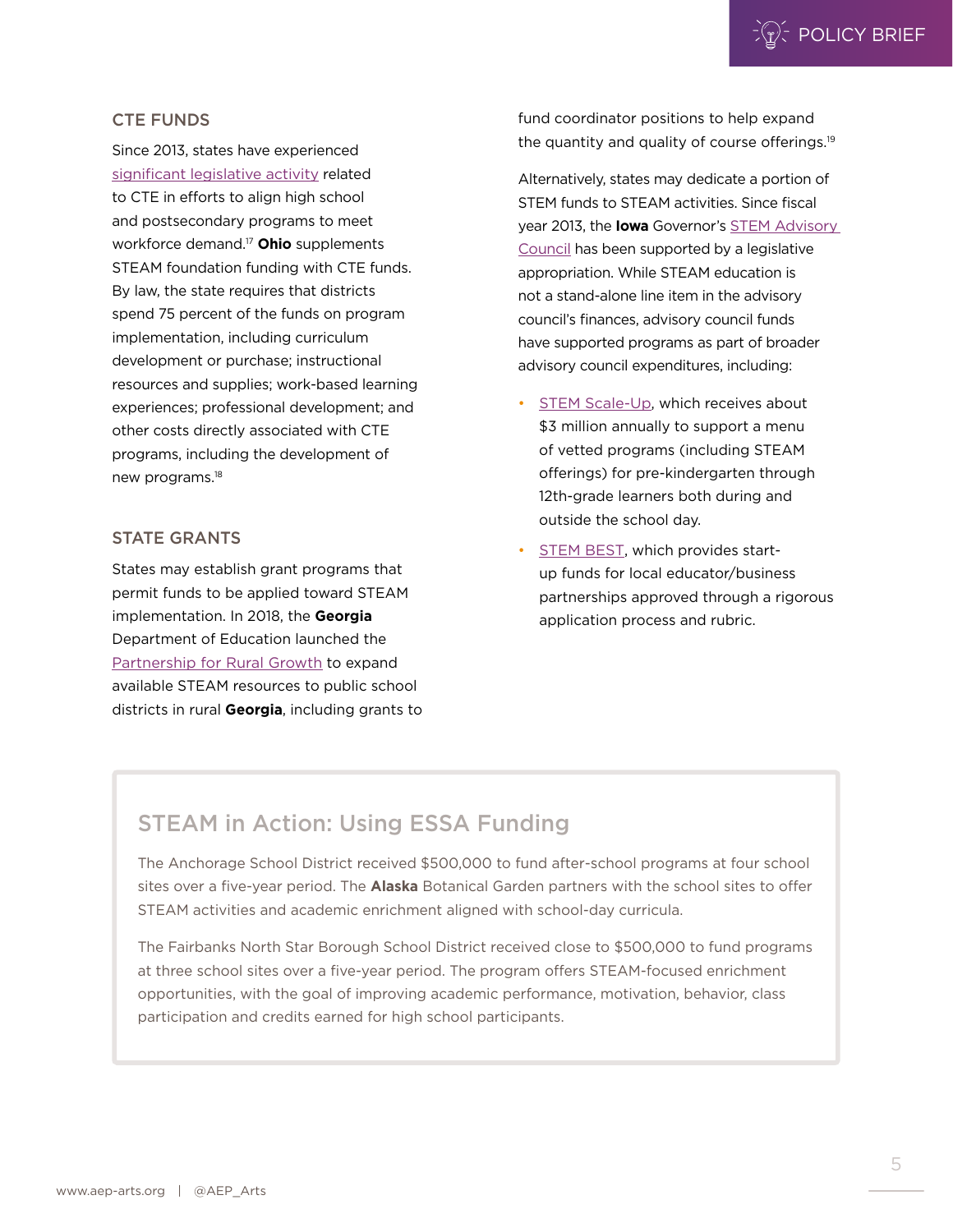## **Statewide Coordination**

## **Leadership**

Leaders at the state, district and local levels have contributed to the implementation of STEAM-related polices across the country. [Seventeen legislators](https://legiscan.com/NV/bill/SB241/2017) supported **Nevada** S.B. 241 to establish the **Nevada** STEAM graduation endorsement, which the **Nevada** Legislature [unanimously approved.](https://legiscan.com/NV/votes/SB241/2017) In **Ohio**, the state superintendent, the chancellor of the **Ohio** Board of Regents, the director of the **Ohio** Development Services Agency and four members of the public appointed by the governor support STEAM education through the [STEM Committee of the Department](http://education.ohio.gov/getattachment/Topics/Career-Tech/STEM/STEM-Committee/STEM-Committee-Roster-posted-Oct-2016.pdf.aspx)  [of Education](http://education.ohio.gov/getattachment/Topics/Career-Tech/STEM/STEM-Committee/STEM-Committee-Roster-posted-Oct-2016.pdf.aspx). 20 District and school leaders, such as the [STEAM program specialists](http://www.gadoe.org/Curriculum-Instruction-and-Assessment/CTAE/Pages/STEM.aspx) at the **Georgia** Department of Education and program specialists for [STEAM schools,](http://www.stemgeorgia.org/stem-steam-certified-schools/) offer guidance on implementation and sustainability, as well as curriculum and lesson assistance.<sup>21</sup>

States have also established new leadership entities to inform STEAM education. In **Georgia**, former Gov. Nathan Deal established the [Arts Learning Task Force](http://gaarts.org/programs/arts-education/arts-learning-task-force) by executive order. The task force was charged with setting recommendations for improving educational achievement of students through arts education and arts integration.<sup>22</sup> The task force recommendations included STEAM education as a priority and prompted increased coordination between the fine arts program specialist and STEM coordinator at the **Georgia** Department of Education.23 This resulted in the creation of the statewide STEAM program specialist,

and many **Georgia** districts and schools have established similar leadership positions.<sup>24</sup>

The **Rhode Island** [STEAM Now Coalition](http://www.risteamcenter.org/wp-content/uploads/RI-STEAM-Now-Coalition_1pager_Oct2015-REV.pdf) is an alliance of over 300 representatives from education, business and industry, communitybased groups, nonprofit organizations, funding agencies and government offices.<sup>25</sup> The coalition makes policy recommendations to help increase the number of students who participate in programming and pursue degrees and careers in STEAM fields.<sup>26</sup> In an effort to further its objectives, the coalition is working toward formalizing the Governor's STEAM Council.<sup>27</sup>

## **Implementation Continuum**

The **South Carolina** Department of Education developed a STEAM Implementation Continuum, in partnership with the Center on Standards and Assessment Implementation. The purpose of the continuum is to provide statewide guidance and consistency for STEAM education in [elementary](https://ed.sc.gov/scdoe/assets/File/instruction/standards/Visual%20Arts/SCDESTEAMImplementationContinuum-ElementarySchool.pdf), [middle](https://ed.sc.gov/scdoe/assets/File/instruction/standards/Visual%20Arts/SCDESTEAMImplementationContinuum-MiddleSchool.pdf) and [high school.](https://ed.sc.gov/scdoe/assets/File/instruction/standards/Visual%20Arts/SCDESTEAMImplementationContinuum-HighSchool.pdf) Similarly, the **Georgia** Department of Education developed STEM and STEAM implementation continua for [elementary](http://www.stemgeorgia.org/wp-content/uploads/2018/08/STEAM-Certification-Continuum-for-Elementary-2.pdf), [middle](http://www.stemgeorgia.org/wp-content/uploads/2018/08/STEAM-Certification-Continuum-for-Middle-1-1.pdf) and [high school,](http://www.stemgeorgia.org/wp-content/uploads/2018/08/STEAM-Certification-Continuum-for-High-1.pdf) as well as a [self-assessment and reflection tool](http://www.stemgeorgia.org/certification/) based on criteria within the continuum. Both tools establish a common language and allow educators to assess the progress and quality of STEAM implementation, or both tools can be used to plan quality implementation of programming.<sup>28</sup>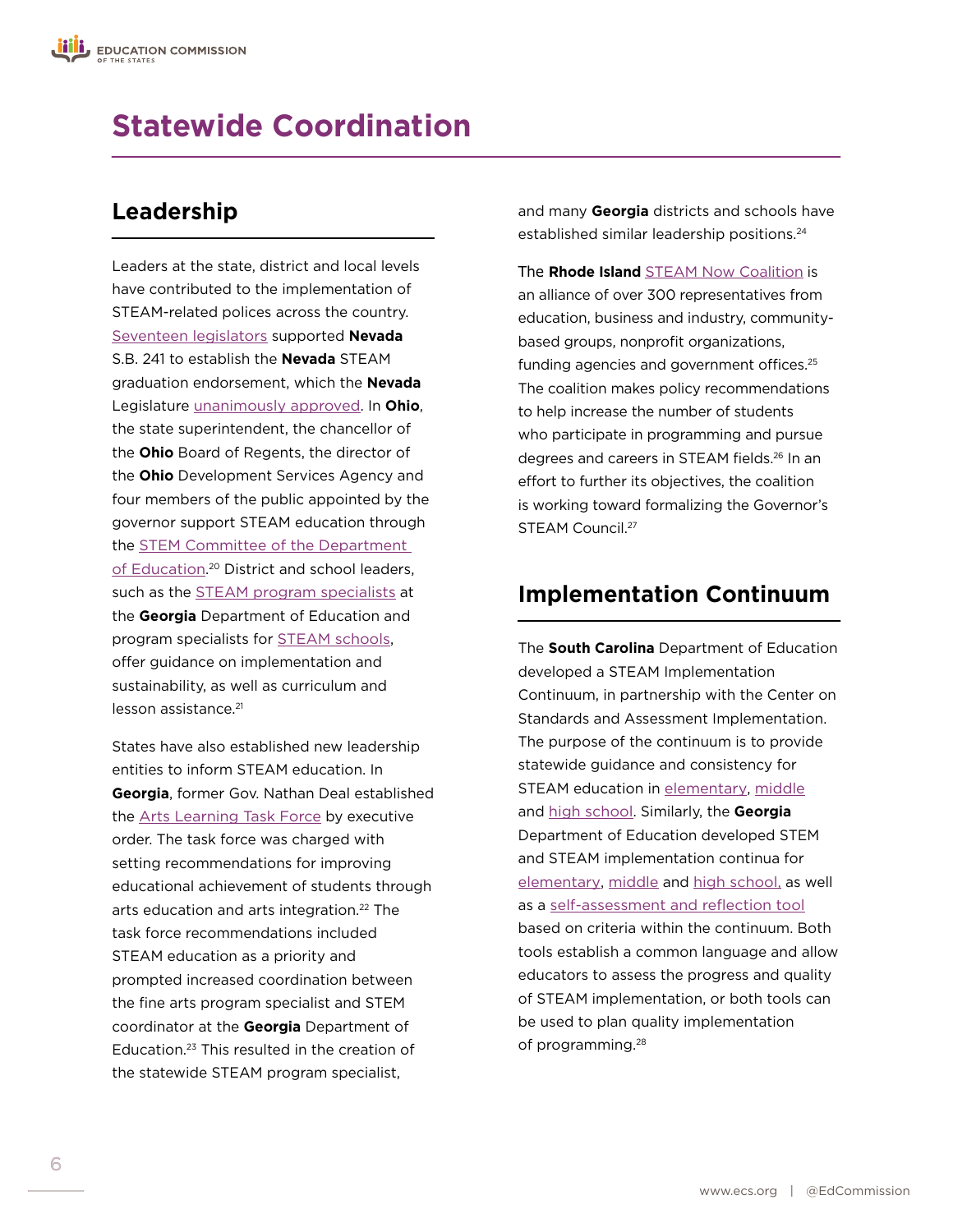## The implementation continua for **Georgia** and **South Carolina** include the following elements:

- 1| STEAM vision, culture and outreach.
- 2. Program development (rigor through the arts, project- and process-based thinking).
- **3** STEAM connections with business and community.
- 4 Teacher planning and professional growth.
- **5** Connections with postsecondary education.
- 6| Recognizing STEAM accomplishments and innovations.
- 7 Program evaluation and sustainability.<sup>29</sup>

The continua include elements related to policy implementation, such as resource allocation and funding, academic standards, work-based experiences, professional learning and recognizing achievement in STEAM education at the school and individual level.<sup>30</sup>

> Click here to download [this shareable](https://www.ecs.org/steam-infographic/)  STEAM infographic.

> > [Tweet this graphic now.](https://ctt.ac/7XEVa)

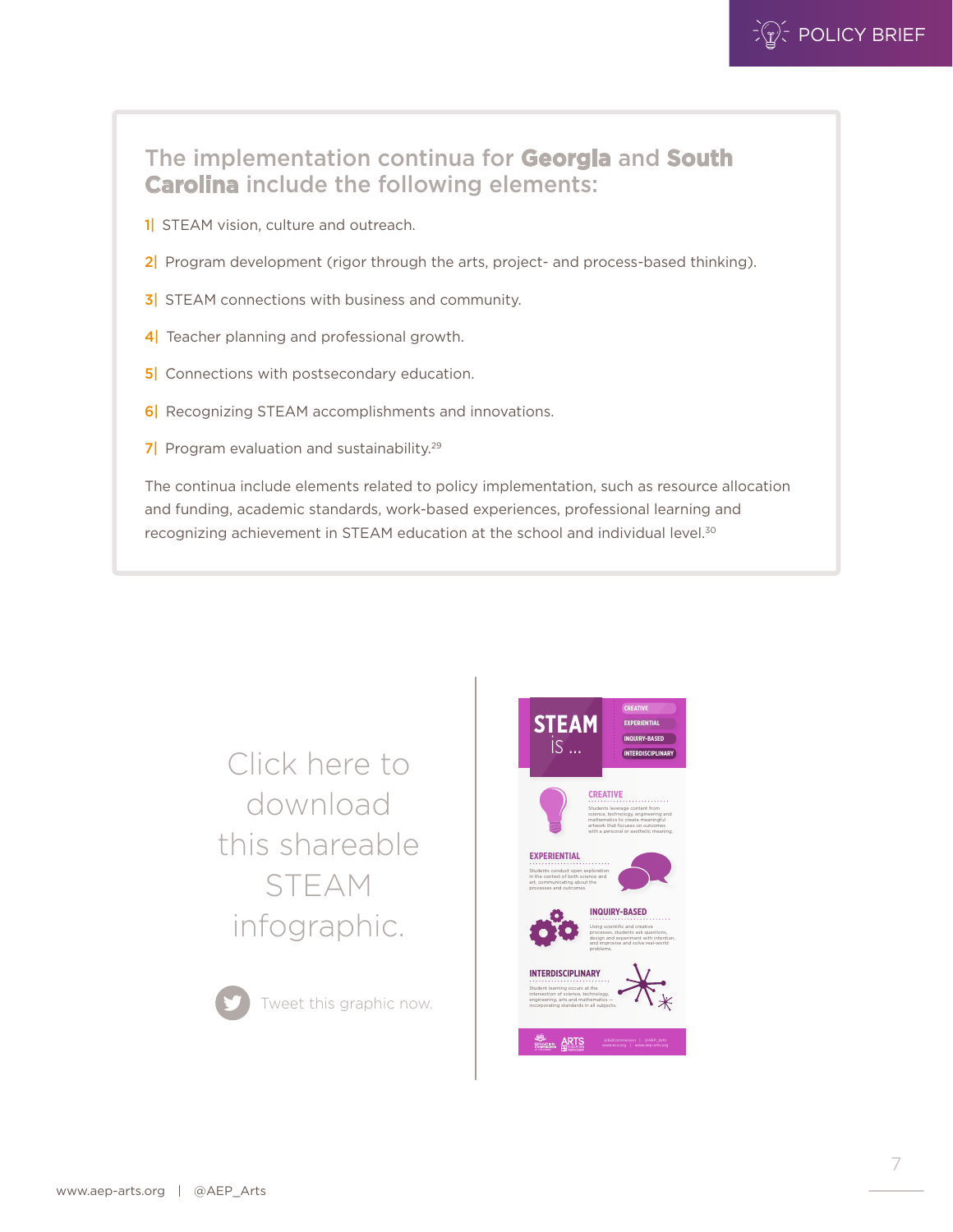

## Author

## **Mary Dell'Erba**



Mary Dell'Erba is a project manager with the Arts Education Partnership at Education Commission of the States. In this role, she primarily focuses on STEAM initiatives and the intersection of school choice and arts education. Mary holds a master's degree in public policy from the University of Maryland Baltimore County. Contact Mary at [mdellerba@ecs.org](mailto:mdellerba@ecs.org) or **202.844.6283**.

## About the Arts Education Partnership



AEP at Education Commission of the States is a national coalition of more than 100 education, arts, cultural, government, business and philanthropic organizations that was created in 1995 by the National Endowment for the Arts and the U.S. Department of Education.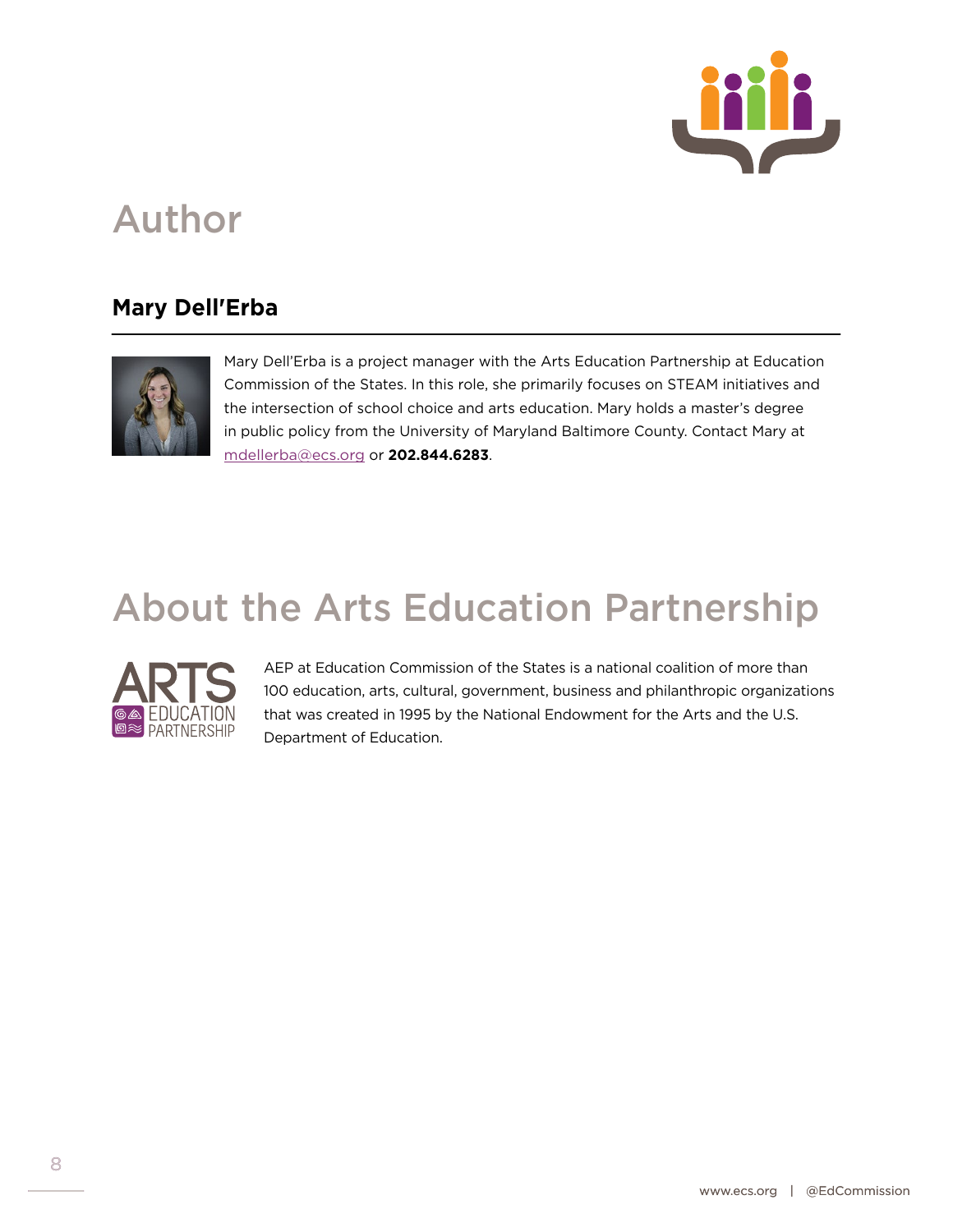#### ENDNOTES

- 1. Jennifer Zinth and Tami Goetz, *A State Policymaker's STEM Playbook* (Denver: Education Commission of the States, 2016), [https://www.ecs.org/wp-content/](https://www.ecs.org/wp-content/uploads/A_State_Policymaker_s_STEM_Playbook.pdf) [uploads/A\\_State\\_Policymaker\\_s\\_STEM\\_Playbook.pdf](https://www.ecs.org/wp-content/uploads/A_State_Policymaker_s_STEM_Playbook.pdf).
- 2. Danah Henriksen, "Creating STEAM With Design Thinking: Beyond STEM and Arts Integration," *The STEAM Journal* 3(1) no.11 (2017)*,* accessed October 2018, [https://scholarship.claremont.edu/steam/vol3/iss1/11/.](https://scholarship.claremont.edu/steam/vol3/iss1/11/)
- 3. "Defining Arts Integration," The John F. Kennedy Center for the Performing Arts, last modified 2010, [http://www.kennedy-center.org/education/partners/](http://www.kennedy-center.org/education/partners/defining_arts_integration.pdf) defining arts integration.pdf; "What is STEAM?" Education Closet, accessed November 2018, [https://](https://educationcloset.com/steam/what-is-steam/) [educationcloset.com/steam/what-is-steam/;](https://educationcloset.com/steam/what-is-steam/) Global Arts Integration Network, accessed November 2018, [http://www.gain-edu.org/;](http://www.gain-edu.org/) and Innovation Collaborative, accessed November 2018, [https://www.](https://www.innovationcollaborative.org/) [innovationcollaborative.org/.](https://www.innovationcollaborative.org/)
- 4. "What is STEAM?" Education Closet.
- 5. Laura D. Carsten Conner et al., "Designing STEAM for Broad Participation in Science," *Creative Education*  8 (2017): 2222-2231*,* accessed November 2018, [http://fosteringsteam.org/wp-content/uploads/](http://fosteringsteam.org/wp-content/uploads/sites/2/2018/05/Carsten2017-STEAM.pdf) [sites/2/2018/05/Carsten2017-STEAM.pdf.](http://fosteringsteam.org/wp-content/uploads/sites/2/2018/05/Carsten2017-STEAM.pdf)
- 6. Christopher D. Davidson and Willard Simms, "Science Theater as STEAM: A Case Study of 'Save it Now'," *The STEAM Journal* 3, no. 14 (November 2017) [https://scholarship.claremont.edu/cgi/viewcontent.](https://scholarship.claremont.edu/cgi/viewcontent.cgi?article=1160&context=steam) [cgi?article=1160&context=steam.](https://scholarship.claremont.edu/cgi/viewcontent.cgi?article=1160&context=steam)
- 7. Liane Brouillette and Nicholas James Graham, "Using Arts Integration to Make Science Learning Memorable in the Upper Elementary Grades: A Quasi-Experimental Study," *Journal for Learning Through the Arts*, 12, no. 1 (2016), [https://www.](https://www.artsedsearch.org/study/using-arts-integration-to-make-science-learning-memorable-in-the-upper-elementary-grades-a-quasi-experimental-study/) [artsedsearch.org/study/using-arts-integration-to](https://www.artsedsearch.org/study/using-arts-integration-to-make-science-learning-memorable-in-the-upper-elementary-grades-a-quasi-experimental-study/)[make-science-learning-memorable-in-the-upper](https://www.artsedsearch.org/study/using-arts-integration-to-make-science-learning-memorable-in-the-upper-elementary-grades-a-quasi-experimental-study/)[elementary-grades-a-quasi-experimental-study/](https://www.artsedsearch.org/study/using-arts-integration-to-make-science-learning-memorable-in-the-upper-elementary-grades-a-quasi-experimental-study/); and Sheena Ghanbari, "Learning Across Disciplines: A Collective [Case Study](https://www.artsedsearch.org/glossary/case-study/) of Two University Programs That Integrate the Arts With STEM," *International Journal of Education & the Arts*, 16 no. 7 (2015): [https://eric.](https://eric.ed.gov/?id=EJ1069829) [ed.gov/?id=EJ1069829](https://eric.ed.gov/?id=EJ1069829).
- 8. Ohio Rev. Code Ann. § 3326.01. Effective September 29, 2017.
- 9. "Certification Process," STEM Georgia, accessed November 15, 2018, [http://www.stemgeorgia.org/](http://www.stemgeorgia.org/certification/) [certification/](http://www.stemgeorgia.org/certification/).
- 10. Nev. Rev. Stat. Ann. § 388.5975. Effective July 1, 2018.
- 11. Kate Wolff, *ESSA: Mapping Opportunities for the Arts* (Denver: Education Commission of the States, 2019), https://www.ecs.org/essa-mapping-opportunitiesfor-the-arts/.
- 12. Ibid.
- 13. Ibid.
- 14. Michael Griffith, *Understanding State School Funding* (Denver: Education Commission of the States, 2012), [https://www.ecs.org/](https://www.ecs.org/clearinghouse/01/02/86/10286.pdf) [clearinghouse/01/02/86/10286.pdf](https://www.ecs.org/clearinghouse/01/02/86/10286.pdf).
- 15. Ohio House Bill 49, (2017).
- 16. Ohio Rev. Code Ann. § 3326.03. Effective September 29, 2017; and Ohio Rev. Code Ann. § 3301.07. Effective September 29, 2013.
- 17. Jennifer Zinth, *Aligning K-12 and Postsecondary Career Pathways With Workforce Needs* (Denver: Education Commission of the States, 2015), https:// www.ecs.org/aligning-k-12-and-postsecondarycareer-pathways-with-workforce-needs/.
- 18. Ohio Rev. Code Ann. § 3326.39. Effective September 29, 2013.
- 19. Meghan Frick, "Georgia Department of Education Launches Partnership for Rural Growth, Dedicating an Additional \$1.6 Million to Education in Rural Georgia," Georgia Department of Education, Oct. 24, 2018, [http://www.gadoe.org/External-Affairs-and-Policy/](http://www.gadoe.org/External-Affairs-and-Policy/communications/Pages/PressReleaseDetails.aspx?PressView=default&pid=655) [communications/Pages/PressReleaseDetails.](http://www.gadoe.org/External-Affairs-and-Policy/communications/Pages/PressReleaseDetails.aspx?PressView=default&pid=655) [aspx?PressView=default&pid=655.](http://www.gadoe.org/External-Affairs-and-Policy/communications/Pages/PressReleaseDetails.aspx?PressView=default&pid=655)
- 20. Ohio Rev. Code Ann. § 3326.02. Effective September 11, 2014.
- 21. Frick, "Georgia Department of Education Launches Partnership for Rural Growth."